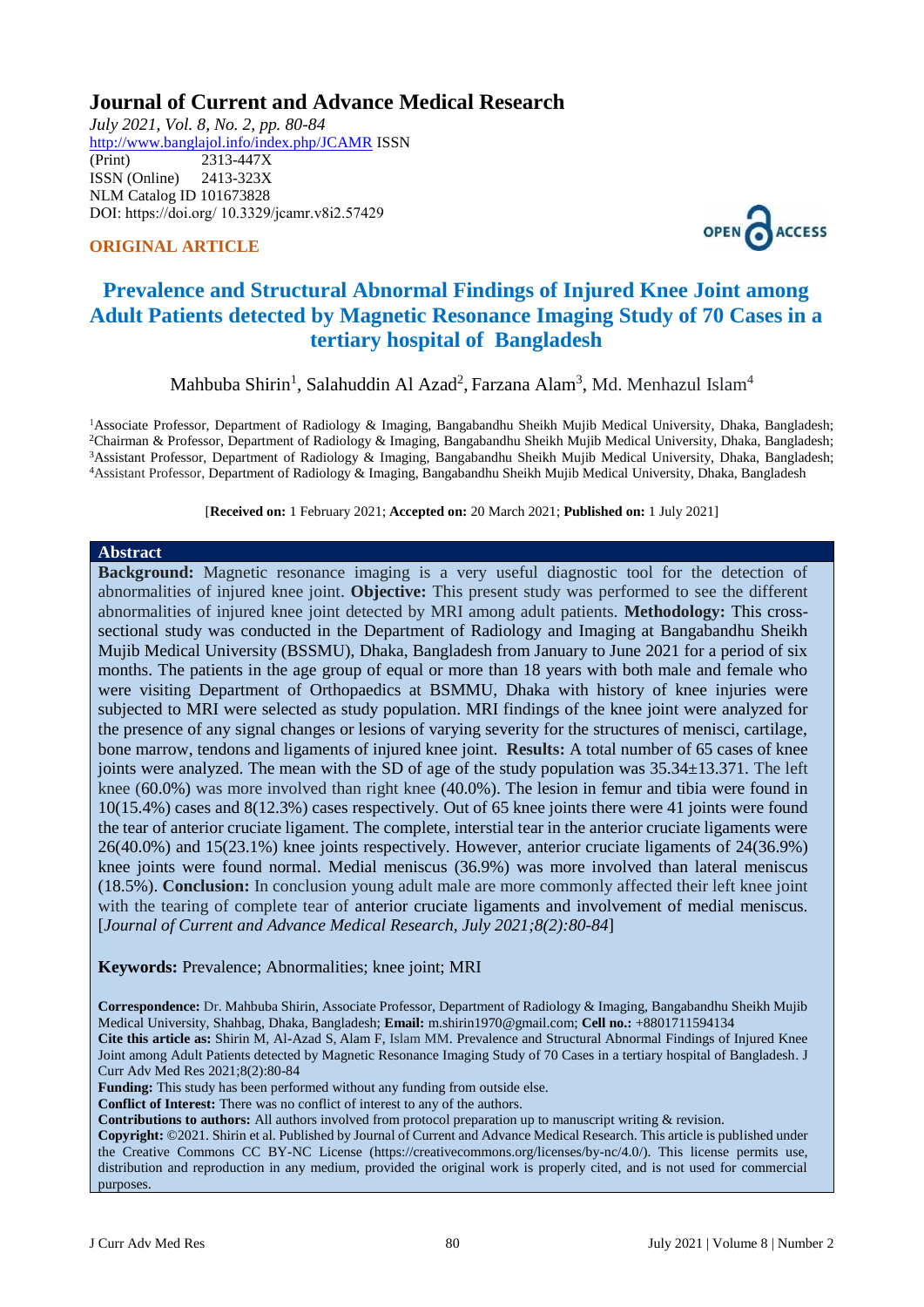## **Introduction**

Magnetic resonance imaging (MRI) is the highly accurate modality of choice. It is a noninvasive test used to diagnose different medical conditions<sup>1</sup>. It uses a powerful magnetic field to produce detailed internal body structures. Furthermore, MRI does not use radiation. MRI of the knee provides detailed images of structures within the knee joint, including bones, cartilage, tendons, ligaments, muscles and blood vessels, from many angles<sup>2</sup>. Now a days MRI of Knee is increasingly used to proper clinical management<sup>3</sup>.

MRI of knee joint is the most reliable non-invasive diagnostic modality to assess internal derangement of the knee joint<sup>4</sup>. Increasing MRI availability has resulted in a rapid rise in its utilization to help the clinical management of patients with knee symptoms<sup>5</sup>. Over billion dollar is spent on diagnostic imaging in the USA annually. Findings such as meniscal tears, cartilage defects, bone marrow lesions, osteophytes and other features suggestive of knee osteoarthritis are often interpreted as causes of pain and symptoms, triggering medical and surgical interventions<sup>6-7</sup>.

Since its introduction into clinical use, magnetic resonance imaging (MRI) has become well established in the diagnosis of injuries of the knee joint and MR Arthroscopy has replaced conventional arthroscopy as the primary evaluation method<sup>8</sup>. Traumatic lesions of the ligaments, menisci, and articular surfaces are common injuries that can be confidently detected using MRI. Anterior cruciate ligament tears are most commonly sustained sports injury, often occurring in association with meniscal tears and trauma to other ligamentous structures around the knee<sup>9</sup>. Magnetic resonance imaging is vital in assessing acute knee injuries and plays an important role in deciding treatment options and planning surgical intervention. Magnetic Resonance (MR) imaging has emerged as very useful investigation of choice to evaluate the status of the ACL, PCL, Minisci injury associated with other structures in the knee $10$ .

It is highly appreciating modality of choice for a variety of disorders including knee joint injury. The use of a surface coil and thin-section, high-resolution scanning techniques in multiple planes has enhanced the depiction of structural details<sup>11</sup>. The inherent high soft tissue contrast of MRI differentiates structures such as fat, bone marrow, muscle, hyaline cartilage, joint fluid, menisci, and tendons<sup>7</sup>. Now-adays MR arthrography is replacing the conventional arthrography in evaluating the internal derangements due to knee joint injury. This present study was to see the abnormalities of knee joint detected by MRI among adult patients who were presented with pain due to injury.

## **Methodology**

This descriptive cross-sectional study was conducted in the Department of Radiology and Imaging at Bangabandhu Sheikh Mujib Medical University (BSSMU), Dhaka, Bangladesh from January to June 2021 for a period of six months. The patients in the age group of equal or more than 18 years with both male and female who were visiting Department of Orthopaedics at BSMMU, Dhaka, Bangladesh with history of pain in knee joint due to injury were subjected to MRI were selected as study population. Patients who presented knee pain other than injuries and patients unwilling to do MRI were excluded from this study. MRI of knee joint was done using 3 Tesla machine (Siemens Healthcare GmbH, Henkestr, Germany). Different sequences were performed like PDW-sag, PDW-SPIR-sag, STIRcoronal, T2-coronal, T1-coronal, T1- axial, STIRaxial and STIR-axial with thin cuts and 3D WATSsag. All MR images were reviewed using a picture archiving and communications system (PACS) workstation by the researcher herself as well as by a senior radiologist with experience at consultant level. In case of discrepancies between the radiologists' reports concerning the findings, agreement was achieved by radiologists with a consensus reading in a second MRI reporting session. MRI findings of the knee joint were analyzed using different validated for the presence of any signal changes or lesions of varying severity for the structures of menisci, cartilage, bone marrow, tendons, ligaments. Other findings were also specified, including effusion, synovial collections (prepatellar bursitis, pes anserine bursitis, Hoffa's synovitis) and cysts (Baker's cyst, other ganglion cysts). The tibia was divided into medial and lateral regions. The femur was divided into medial, lateral and trochlea regions and the trochlea was further divided into medial, central and lateral. The medial and lateral menisci were each divided into subregions: anterior horn and posterior horn. The study received ethical approval and all volunteers provided written informed consent before participation. Analyses was performed with SPSS software, versions 22.0 (IBM SPSS Statistics for Windows, Version 22.0. Armonk, NY: IBM Corp.). Continuous data that were normally distributed were summarized in terms of the mean, standard deviation, median, minimum, maximum and number of observations. Categorical or discrete data were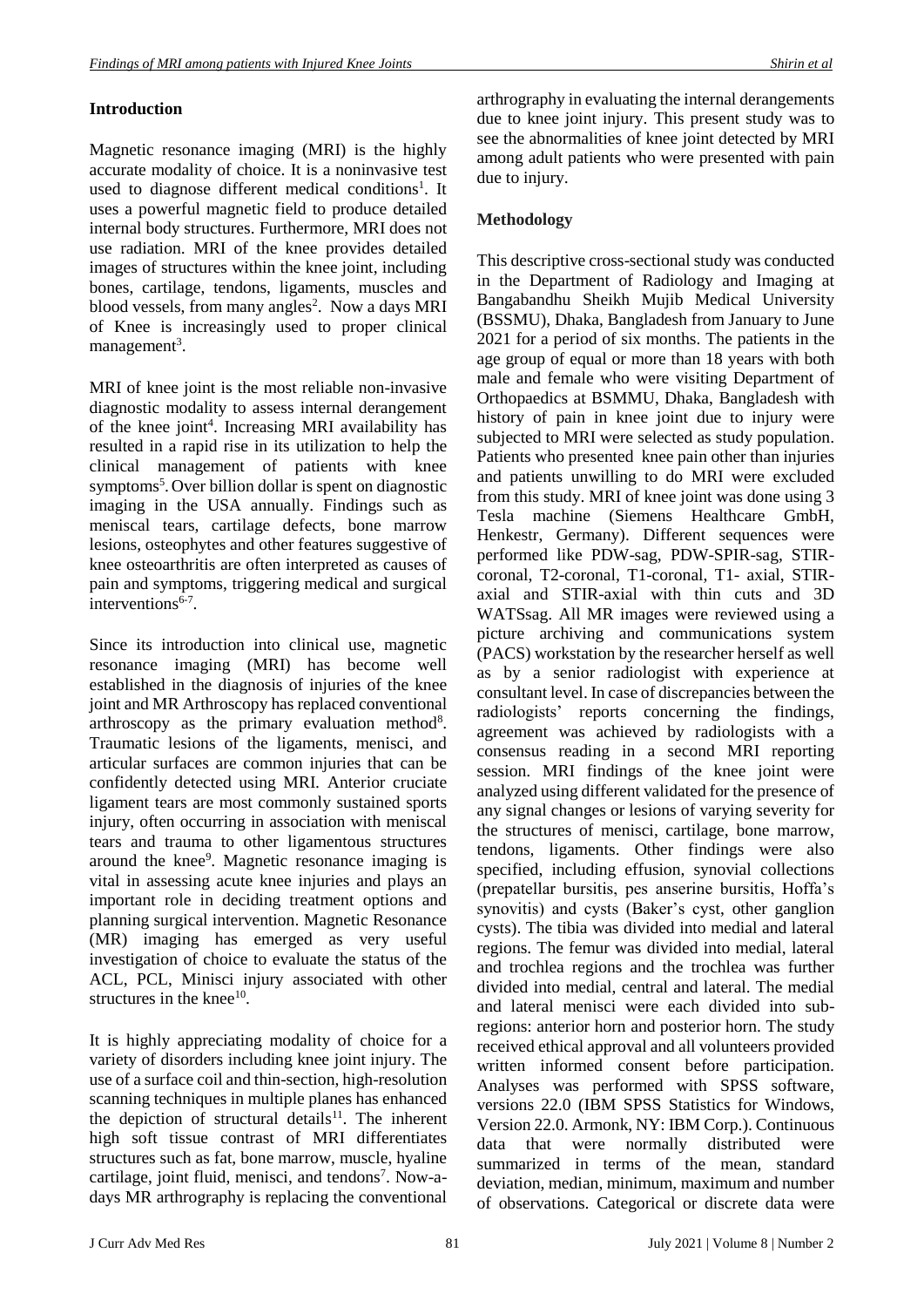summarized in terms of frequency counts and percentages. Continuous variables were summarized as a mean (with SD), and a minimum, maximum.

### **Results**

A total number of 65 cases of knee joints were analyzed. The most common age group was 20 to 40 years which was 39(60.0%) cases followed by 40 to 60 Years, Less Than 20 Years and More Than 60 Years age group which were 16(24.6%) cases, 7(10.8%) cases and 3(4.6%) cases respectively. The mean with the SD of age of the study population was 35.34±13.371 with the range of 11 to 74 years (Table 1).

#### **Table 1: Distribution of Socio-demographic characteristics among Study Population**

| <b>Variables</b>   | <b>Frequency</b>             | <b>Percent</b> |  |  |
|--------------------|------------------------------|----------------|--|--|
| <b>Age Group</b>   |                              |                |  |  |
| Less Than 20 Years | 7                            | 10.8           |  |  |
| 20 to 40 Years     | 39                           | 60.0           |  |  |
| 40 to 60 Years     | 16                           | 24.6           |  |  |
| More Than 60 Years | 3                            | 4.6            |  |  |
| Mean±SD (Range)    | $35.34 \pm 13.371(11$ to 74) |                |  |  |
| Gender             |                              |                |  |  |
| Male               | 52                           | 80.0           |  |  |
| Female             | 13                           | 20.0           |  |  |
| <b>Religion</b>    |                              |                |  |  |
| Islam              | 63                           | 96.9           |  |  |
| Hindu              | $\mathfrak{D}$               | 3.1            |  |  |

The MRI reports were analyzed and had found that the left knee was more involved than right knee which were 39(60.0%) cases and 26(40.0%) cases respectively. The effusion of knee joint was found in 43(66.2%) cases and the rest of 22(33.8%) cases were presented without joint effusions. The lesion in femur and tibia were found in 10(15.4%) cases and 8(12.3%) cases respectively (Table 2).

## **Table 2: MRI Profiles of Knee Joints with Ligaments and Menisci Study Population**

| <b>Variables</b>       | <b>Frequency</b> | <b>Percent</b> |  |  |
|------------------------|------------------|----------------|--|--|
| <b>Knee Involved</b>   |                  |                |  |  |
| Right                  | 26               | 40.0           |  |  |
| Left                   | 39               | 60.0           |  |  |
| <b>Joint Effusion</b>  |                  |                |  |  |
| Present                | 43               | 66.2           |  |  |
| Absent                 | 22               | 33.8           |  |  |
| <b>Lesion in Femur</b> |                  |                |  |  |
| Present                | 10               | 15.4           |  |  |
| Absent                 | 55               | 84.6           |  |  |

| <b>Lesion in Tibia</b> |  |  |  |  |
|------------------------|--|--|--|--|
| Present                |  |  |  |  |
| Absent                 |  |  |  |  |

Out of 65 knee joints there were 41 joints were found the tear of anterior cruciate ligament. The complete, interstial tear in the anterior cruciate ligaments were 26(40.0%) and 15(23.1%) knee joints respectively. However, anterior cruciate ligaments of 24(36.9%) knee joints were found normal. Posterior cruciate ligament tear was found in 6(9.2%) knee joints of this study. Regarding menisci involvement medial meniscus was more involved than lateral meniscus which was 24(36.9%) and 12(18.5%) joints respectively. Involvement of both medial and lateral menisci were found in 12(18.5%) knee joints. Bucket handle tear of menisci was found in 7(10.8%) knee joints. The most common involved of horn of menisci was posterior horn of medical meniscus which was 19(86.4%) knee joints followed by posterior horn of lateral meniscus which was 2(9.1%) knee joints (Table 3).

#### **Table 3: Involvement of Anterior and Posterior Cruciate Ligaments as well as Menisci**

| <b>Variables</b>                               | <b>Frequency</b> | Percent |  |  |
|------------------------------------------------|------------------|---------|--|--|
| <b>Type of Anterior Cruciate Ligament Tear</b> |                  |         |  |  |
| Complete                                       | 26               | 40.0    |  |  |
| Interstial                                     | 15               | 23.1    |  |  |
| Absent                                         | 24               | 36.9    |  |  |
| <b>Posterior Cruciate Ligament Tear</b>        |                  |         |  |  |
| Present                                        | 6                | 9.2     |  |  |
| Absent                                         | 59               | 90.8    |  |  |
| <b>Meniscus Involved</b>                       |                  |         |  |  |
| Medial                                         | 24               | 36.9    |  |  |
| Lateral                                        | 12               | 18.5    |  |  |
| <b>Both</b>                                    | 12               | 18.5    |  |  |
| <b>Bucket Handle Tear</b>                      |                  |         |  |  |
| Present                                        | 7                | 10.8    |  |  |
| Absent                                         | 58               | 89.2    |  |  |
| <b>Involvement of Horn of Menisci</b>          |                  |         |  |  |
| <b>Posterior Medical</b>                       | 19               | 86.4    |  |  |
| <b>Posterior Lateral</b>                       | 2                | 9.1     |  |  |
| <b>Both of Lateral</b>                         |                  | 4.5     |  |  |

Different grades of menisci tear were found more in medial meniscus than lateral meniscus which were 25 and 12 knee joints respectively. In medial meniscus the most common tear was grade II which was 14(56.0%) knee joints followed by grade III and grade I which were 9(36.0%) and 2(8.0%) knee joints respectively. However, in lateral meniscus the most common tear was grade I which was 6(50.0%)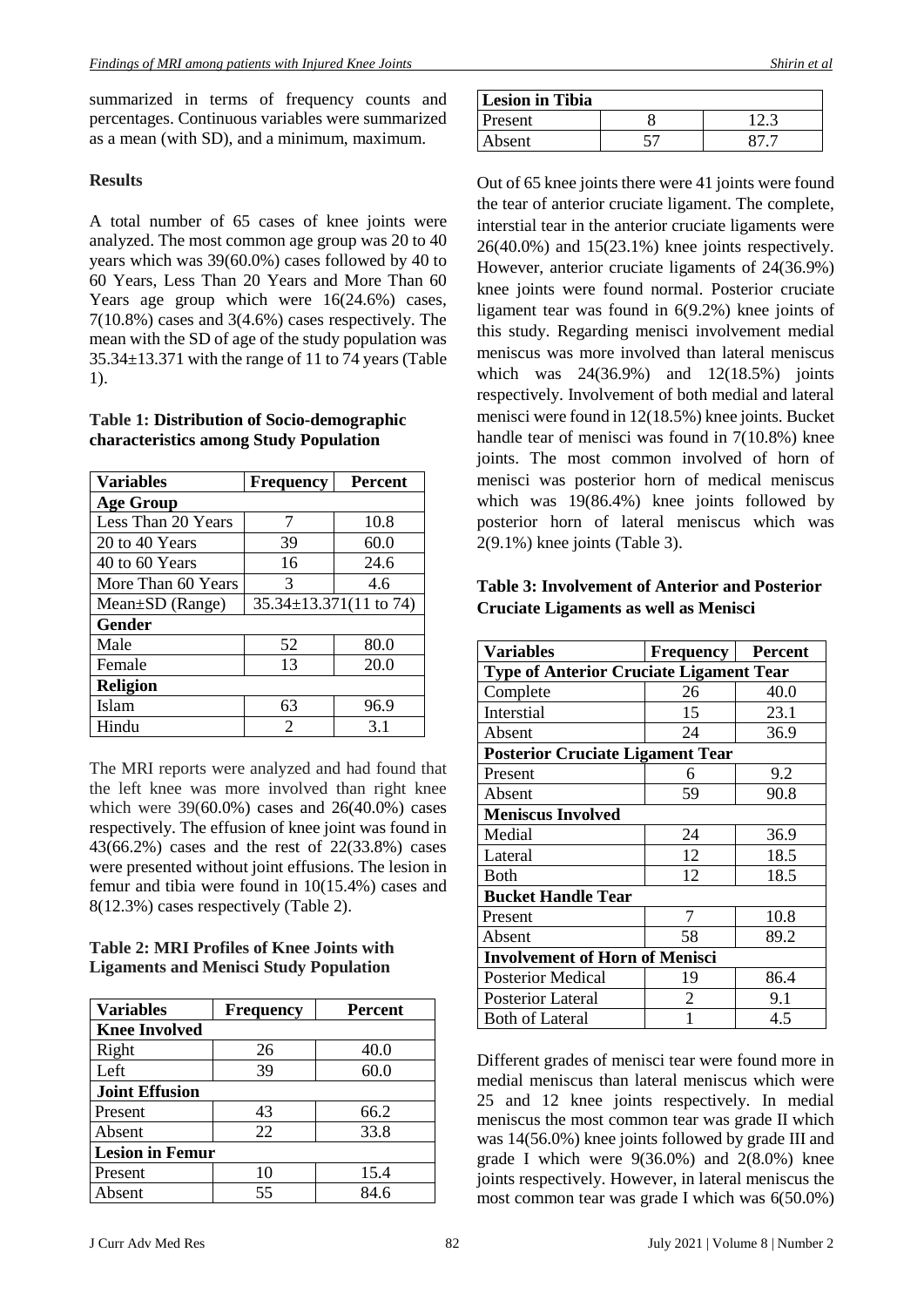knee joints followed by grade II and grade III which were 5(41.7%) and 1(8.3%) knee joints respectively (Table 4).

### **Table 4: Grade of Menisci Tear Based on MRI Findings among the Study Population**

| <b>Grade Tear</b> | <b>Meniscus</b> |                |
|-------------------|-----------------|----------------|
|                   | <b>Medial</b>   | <b>Lateral</b> |
| Grade I           | $2(8.0\%)$      | $6(50.0\%)$    |
| Grade II          | 14(56.0%)       | 5(41.7%)       |
| Grade III         | $9(36.0\%)$     | $1(8.3\%)$     |
| <b>Total</b>      | $25(100.0\%)$   | $12(100.0\%)$  |

#### **Discussion**

Magnetic resonance imaging (MRI) is the highly accurate diagnostic modality of choice for the imaging evaluation of the knee $12$ . Moreover, advances in magnetic field strength, gradient strength, and coil design have facilitated the development of new pulse sequences, which have transformed knee MRI from routine morphologic imaging to metabolic imaging and imaging of ultrastructure<sup>10</sup>. Pathologies of the knee joint increase with age and may be already existing on magnetic resonance imaging (MRI) before middle age, even without symptoms<sup>13</sup>. In fact, both well and poorly functioning knees can have similar damage, making it difficult to correlate relevant MRI findings with the patients' knee pain<sup>5,8</sup>. However, MRI has high sensitivity for the detection of subtle changes of joint structures. The estimated prevalence of MRI lesions in asymptomatic knees varies significantly between studies and this is due to varying study designs including different MRI field strengths and sequences employed as well as varying size and levels of physical activity $13-14$ .

A total number of 65 cases of knee joints were analyzed. The most common age group was 20 to 40 years which was 39(60.0%) cases followed by 40 to 60 Years, Less Than 20 Years and More Than 60 Years age group which were 16(24.6%) cases, 7(10.8%) cases and 3(4.6%) cases respectively. The mean with the SD of age of the study population was 35.34±13.371 with the range of 11 to 74 years. From this result it is clear that the young adult are more commonly presented with the knee injury. Similar findings have been reported by Seshadri et  $al<sup>13</sup>$  and have added that most of the knee injury patients are young adult and the reason is due to more hard working and movements outside the home.

In this study out of 65 knee joints there were 41 joints were found the tear of anterior cruciate ligament. The

complete, interstial tear in the anterior cruciate ligaments were 26(40.0%) and 15(23.1%) knee joints respectively. However, anterior cruciate ligaments of 24(36.9%) knee joints are found normal. Posterior cruciate ligament tear was found in 6(9.2%) knee joints of this study. Regarding menisci involvement medial meniscus was more involved than lateral meniscus which was 24(36.9%) and 12(18.5%) joints respectively. Involvement of both medial and lateral menisci were found in 12(18.5%) knee joints. Bucket handle tear of menisci was found in 7(10.8%) knee joints. The most common involved of horn of menisci was posterior horn of medical meniscus which was 19(86.4%) knee joints followed by posterior horn of lateral meniscus which was 2(9.1%) knee joints. MRI is an excellent, noninvasive, radiation free imaging modality with multiplanar capabilities and excellent soft tissue delineation<sup>14</sup>. It can accurately detect, localize and characterize various internal derangements of the knee joint and help in arriving at a correct anatomical diagnosis, thereby guiding further management of the patient<sup>15</sup>. Medial meniscal tears are more commonly associated with ACL tear. Various patterns of meniscal injuries are identified in this study, out of which bucket handle pattern is more common among medial meniscal tears and radial pattern is common in the lateral meniscal injuries<sup>17</sup>. Radiologists while interpreting MR studies of knee injuries, should be aware of these associations. The normal meniscus is homogeneously black. A meniscal tear is identified on MR images by the presence of an intrameniscal signal that extents to the meniscal surface<sup>18</sup>. A globular or linear focus of signal in the meniscus that does not extend to the joint surface will not represent a tear at arthroscopy.

Magnetic resonance imaging has an enormous impact on musculoskeletal imaging and in this area the knee is the most frequently imaged joint<sup>11</sup>. The steadily increasing availability of magnetic resonance imaging is moving the investigation from the realms of the last resort of the hospital specialist to part of the diagnostic evaluation by the general practitioner. Similarly magnetic resonance imaging is more sensitive than plain films in detecting stress fractures, particularly in the early stages, and should replace isotope bone scans $13$ . In patients suspected of having soft tissue masses ultrasonography is recommended as an initial screening test, followed by magnetic resonance imaging should a mass be found.

Different grades of menisci tear were found more in medial meniscus than lateral meniscus which were 25 and 12 knee joints respectively. In medial meniscus the most common tear was grade II which